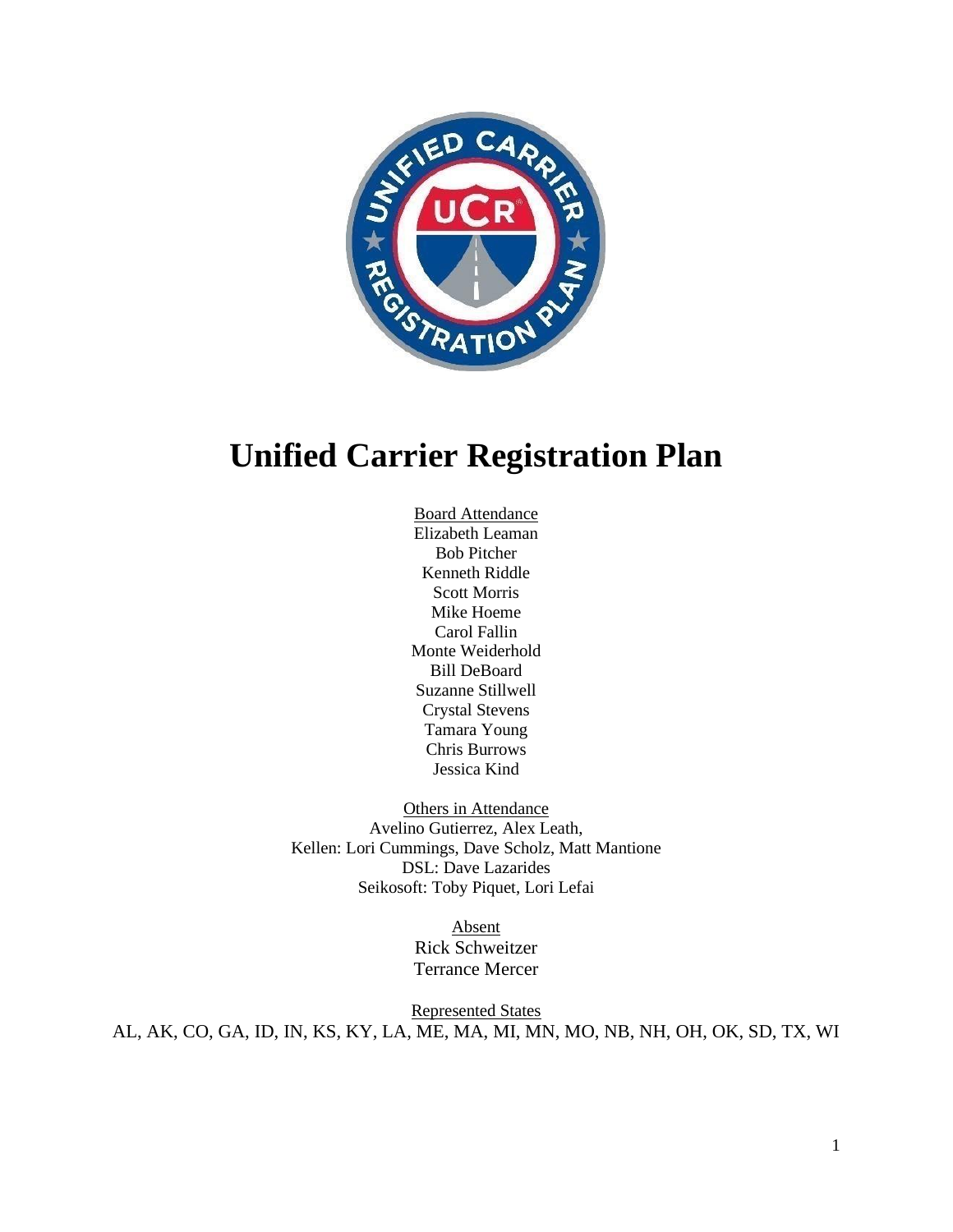#### **UNIFIED CARRIER REGISTRATION PLAN BOARD OF DIRECTORS MEETING March 11, 2021**

## **Minutes**

# **PORTIONS OPEN TO THE PUBLIC**

- **I. Welcome and Call to Order** Elizabeth Leaman, UCR Board Chair The UCR Board Chair welcomed attendees, called the meeting to order at 12:01pm ET, called roll for the Board, confirmed the presence of a quorum, and facilitated self-introductions.
- **II. Verification of Meeting Notice**  Avelino Gutierrez, UCR Executive Director The UCR Executive Director verified publication of the meeting notice on the UCR website and distribution to the UCR contact list via e-mail on January 26 followed by subsequent publication of the notice in the *Federal Register* in vol. 86, no. 44, pg. 13616.
- **III. Review and Approval of Board Agenda** Elizabeth Leaman, UCR Board Chair The Agenda was reviewed, and the Board took action to adopt.

A MOTION was MADE and SECONDED to approve the March 11 Board of Directors Meeting agenda. The MOTION CARRIED.

**IV. Approval of Minutes from the January 28, 2020 UCR Board Meeting** – Elizabeth Leaman, UCR Board Chair

Draft Minutes of the January 28, 2020 Board meeting were reviewed. The Board took action to approve.

A MOTION was MADE and SECONDED to approve the January 28 Meeting Minutes. The MOTION CARRIED.

**V. Replacement of UCR Board Member** – Elizabeth Leaman, UCR Board Chair and Avelino Gutierrez, UCR Executive Director

One member of the UCR Board of Directors whose term expires on May 31, 2021 has requested that he not be re-appointed to serve an additional term. The UCR Board discussed and recommended an appointment to the Board from the United States Department of Transportation for this position.

The Board was introduced to Brandon Buchanan as Rick Schweitzer's replacement.

A MOTION was MADE and SECONDED to recommend to the Secretary of Transportation the appointment of Brandon Buchanan. The MOTION CARRIED.

**VI. Report of FMCSA** – FMCSA Representative

The Federal Motor Carrier Safety Administration (FMCSA) provided a report on any relevant activity.

#### **VII. Updates Concerning UCR Legislation –** Elizabeth Leaman, UCR Board Chair

The UCR Board Chair called for any updates regarding UCR legislation since the last Board meeting.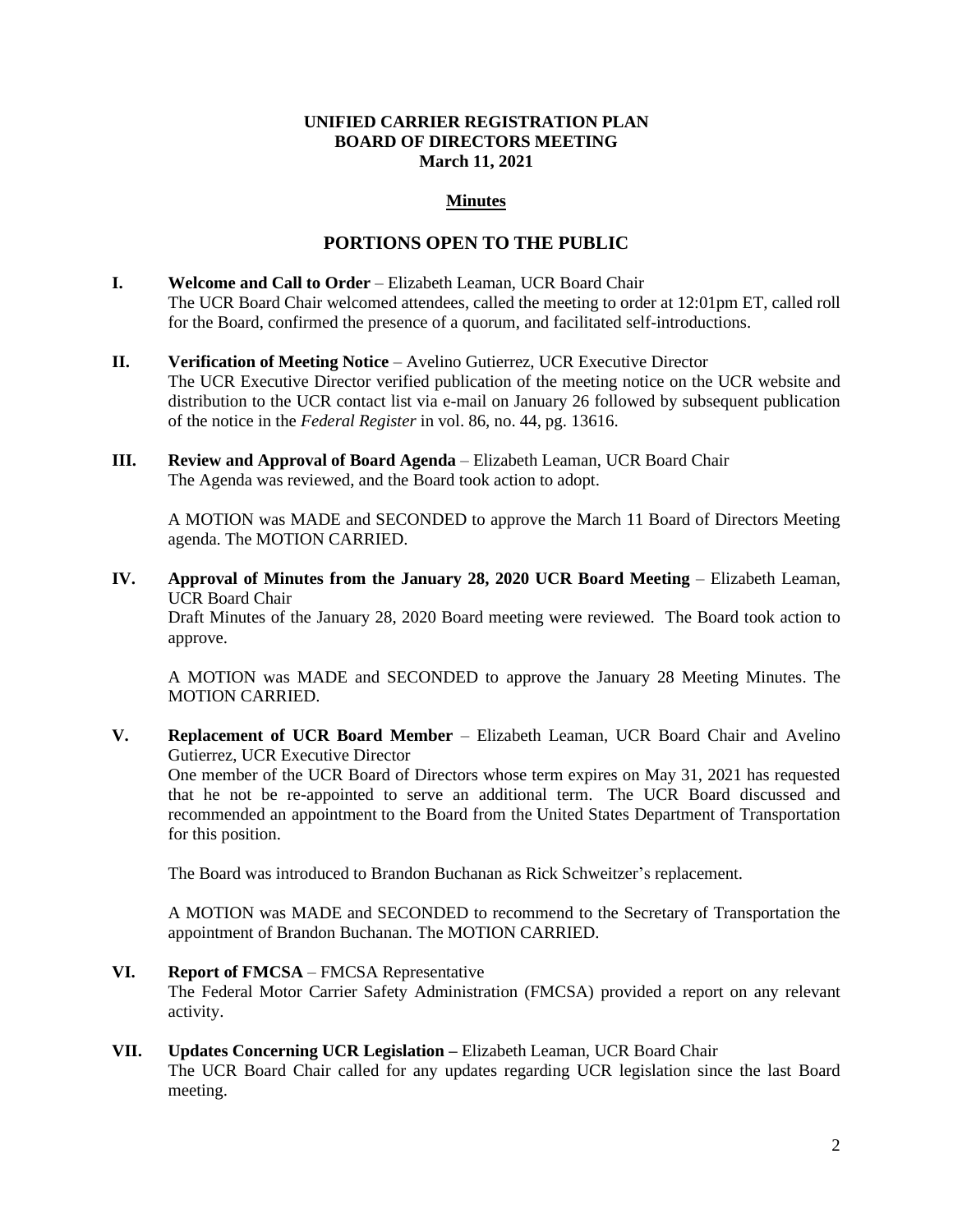**VIII. Discussion and Possible UCR Board Action Concerning the March 2019 Data Event** – Alex Leath, UCR Chief Legal Officer The UCR Chief Legal Officer discussed available legal options for the March 2019 Data Event.

## **X. SUBCOMMITTEE REPORTS**

**Audit Subcommittee** – Mike Hoeme, UCR Audit Subcommittee Chair

**A. Tracking of Audit Data in the Focused Anomaly Reviews (FARs) –** Mike Hoeme, Subcommittee Chair

The Subcommittee Chair discussed the merits of the Subcommittee having an oversight role in the audit notes on closed audits regarding the FARs and MCS-150 databases when there is an indication of an error or insufficient documentation to close the audit.

B. **MCS-150 Retreat Audit Program –** Mike Hoeme, Subcommittee Chair and Dave Lazarides, DSL Transportation

The UCR Audit Subcommittee Chair and DSL Transportation led a discussion regarding the MCS-150 retreat audit program provided by UCR and the progress made with participating states. States may opt into the program. States will remain engaged in the audit process but may have a lesser burden of having to attend to unresponsive/unproductive retreat audits.

**C. 2020 State UCR Audit Reports –** Mike Hoeme, Subcommittee Chair

The UCR Audit Subcommittee Chair led a discussion regarding the states upcoming obligations regarding 2020 audit reports. Reminder that the 2020 UCR state annual audit reports will be reviewed after March 31, 2021.

**D. UCR Violation Assigned in the National Registration System –** Mike Hoeme, Subcommittee Chair

The UCR Audit Subcommittee Chair led a discussion on the importance of states to follow up with motor carriers having inspection and UCR violations in the NRS.

**E. NRS Testing – Penetration and Vulnerability Testing –** Tom Gooding, UCR Technology Manager

The UCR Technology Manager provided an update on plans to conduct testing of the National Registration System (NRS) to ensure that appropriate measures are taken to resist unwanted attacks.

**F. State Compliance Reviews –** Dave Scholz, UCR Depository Manager

The UCR Depository Manager provided an update on plans to conduct state compliance reviews and will remind states that have been selected for reviews in 2021.

**Finance Subcommittee** – Scott Morris, UCR Finance Subcommittee Chair

- **A. Review UCR Bank Balance Summary Report –** Dave Scholz, UCR Depository Manager The UCR Depository Manager reviewed the UCR Bank Balance Summary Report as of February 28, 2021 and answered questions from the Board.
- **B. Review 2021 Administrative Expenses Through February 28, 2021 –** Dave Scholz, UCR Depository Manager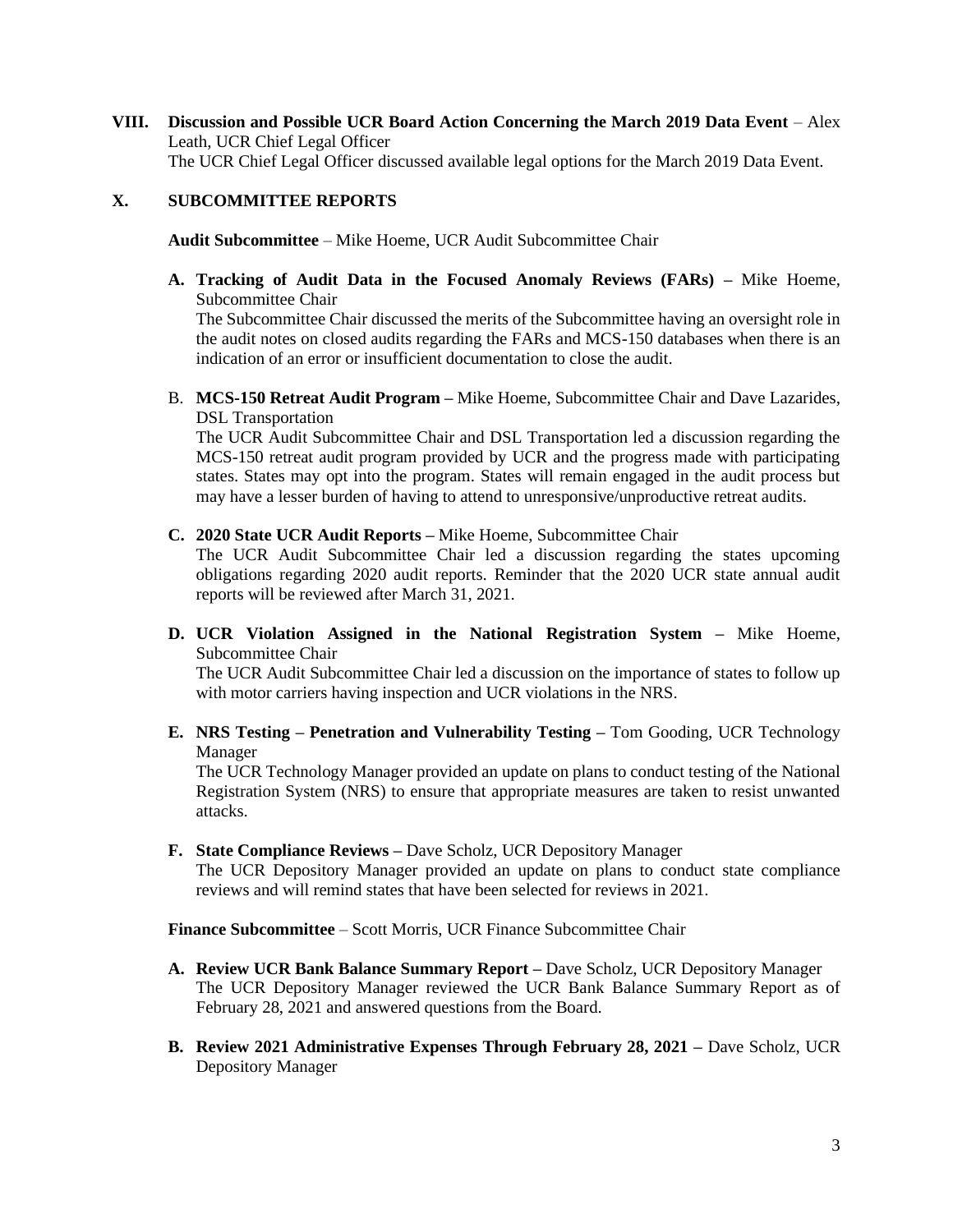The UCR Depository Manager presented the administrative costs incurred for the period of January 1, 2021 through February 28, 2021, compared to the budget for the same time-period, and discussed all significant variances.

**C. Status of 2020 and 2021 Registration Years Fee Collections and Compliance Percentages –** Dave Scholz, UCR Depository Manager

The UCR Depository Manager provided updates on the results of collections and registration compliance rates for the 2020 and 2021 registration years.

- **D. Plans for April 2021 Distribution –** Dave Scholz, UCR Depository Manager The UCR Depository Manager discussed the plans for making a second distribution of funds to the remaining states that have not yet achieved their full revenue entitlements for the 2021 registration year.
- **E. Plans for Additional Subcommittee Meetings in 2021 –** Scott Morris, UCR Finance Subcommittee Chair

The UCR Finance Subcommittee Chair discussed the plans for holding two additional Subcommittee Meetings. The first meeting is scheduled for Thursday, April 1, 2021. A second meeting is planned for mid-May. A date has not yet been finalized for this meeting

**Education and Training Subcommittee** – Carol Fallin, UCR Education and Training Subcommittee Chair

- **Update on Basic Audit Training Module and Flow Chart/Decision Tree** Carol Fallin, UCR Education and Training Subcommittee Chair The UCR Education and Training Subcommittee Chair provided an update on the development of the Basic Audit Training Module and Flow Chart/Decision Tree.
- **XI. Contractor Reports** Avelino Gutierrez, UCR Executive Director
	- **UCR Executive Director's Report** The UCR Executive Director provided a report covering recent activity for the UCR Plan.
	- **DSL Transportation Services, Inc.**

DSL Transportation Services, Inc. reported on the latest data from the FARs program, discuss motor carrier inspection results, and other matters.

• **Seikosoft** 

Seikosoft provided an update on recent/new activity related to the NRS.

• **UCR Administrator Report (Kellen)** – Lori Cummings, UCR Operations Director and Dave Scholz, UCR Depository Manager The UCR Staff provided their management report covering recent activity for the Depository, Operations, and Communications.

# **PORTIONS CLOSED TO THE PUBLIC**

Pursuant to the Government in the Sunshine Act at 5 U.S.C.  $\S$  552b(d)(1), the Board must now vote to approve closing the portions of the meeting dealing with items XV, XVI, XVII and XVIII on the agenda.